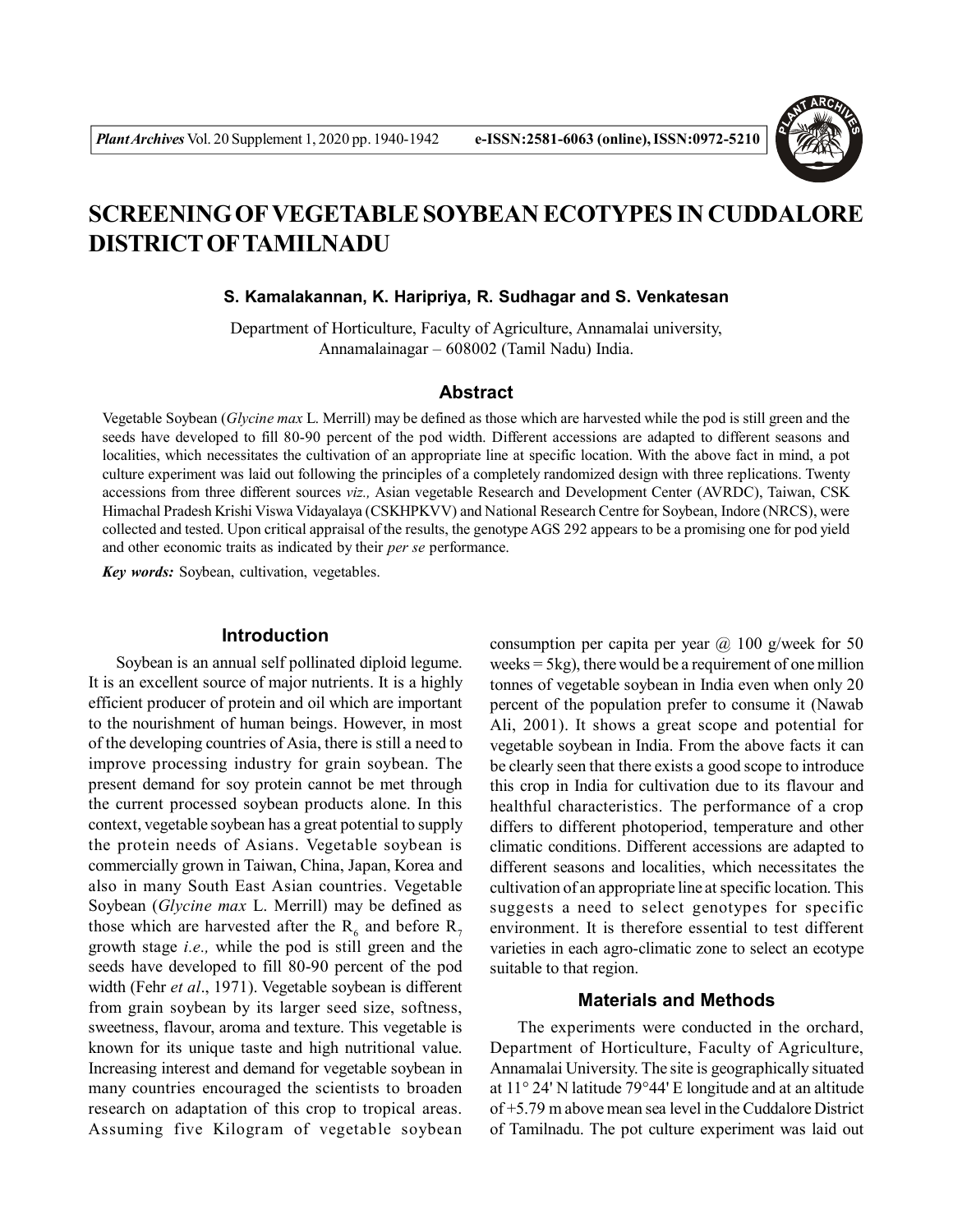following the principles of a completely randomized design with three replications. Twenty accessions from three different sources *viz.,* Asian vegetable Research and Development Center (AVRDC), Taiwan, CSK Himachal Pradesh Krishi Viswa Vidayalaya (CSKHPKVV) and National Research Centre for Soybean, Indore (NRCS),

> were collected and their details are given in table 1. The experimental pots of one-foot height were filled with 6 Kg of soil collected from the Field . Five pots were maintained under each replication in all treatments. Seeds were sown at 2 cm depth with  $\omega$  one seed per pot. Life irrigation was given immediately after sowing and subsequent irrigations were given on alternate days, depending upon the moisture requirements. Standard horticulture practices and plant protection measures were followed to maintain the plants healthy. Observations on various characters regarding growth, yield and quality were recorded.

## **Results and Discussion**

In the present study, twenty ecotypes of vegetable soybean adapted to varied geographical locations were raised to study the variability among themselves for various characters. The results obtained are discussed below with a view to identify the suitable ecotype for commercial cultivation. The first and foremost important criteria of choosing a desirable genotype are to select the one with superior mean performance for a specific trait. Generally good quality seeds will germinate earlier which inturn helps in early establishment of plants. The seeds which are bold in size and having higher test weight will have better establishment. In the present study, it was found that the ecotype AGS 292 had recorded the earliest germination, which is followed by AGS 378 and AGS 346.

It is a generally accepted fact that the bushy plants with more number of nodes and branches having shorter inter nodal length will have greater photosynthetic efficiency and thereby increased yield. Among the various ecotypes studied, the ecotype AGS 292 had recorded the moderate plant height with highest number of nodes and branches plant-1. Earliness in

**Table 2:** Mean performance of different ecotypes for growth attributes in vegetable soybean.

**Ecotypes Number Plant Number Number Number** of **of days height of of bran days taken taken for at harv- nodes -ches for fifty per germination**  $\left| \textbf{est (cm)} \right|$  **plant**<sup>1</sup> **plant**<sup>1</sup> **cent flowering** AGS 184 | 4.21 | 35.20 | 7.80 | 4.20 | 35.33 AGS 186 4.25 35.40 7.50 4.00 36.66 AGS 187 4.03 34.10 8.60 5.00 32.66 AGS 188 | 4.18 | 33.50 | 8.20 | 4.60 | 34.00 AGS 190 4.10 33.40 8.50 4.90 33.66 AGS 291 3.96 34.70 10.00 6.00 31.33 AGS 292 3.86 35.80 11.00 6.50 29.66 AGS 295 4.23 32.00 7.80 4.30 35.66 AGS 334 3.99 34.40 9.70 5.80 32.00 AGS 337 | 4.25 | 35.00 | 8.00 | 4.50 | 36.66 AGS 339 | 4.00 | 34.00 | 9.50 | 5.50 | 32.33 AGS 346 3.95 34.80 10.30 6.10 31.33 AGS 352 | 4.10 | 33.60 | 8.40 | 4.80 | 33.33 AGS 378 3.90 35.20 10.60 6.30 30.66 AGS 380 4.14 33.00 8.30 4.70 34.66 HARIT SOYA 4.05 34.20 9.00 5.20 32.00 EC-389159 4.30 44.20 7.50 4.50 37.66 EC-390981 4.06 40.00 8.50 4.80 32.66 EC-391152 | 4.24 | 41.30 | 8.00 |  $\overline{4.50}$  | 35.33 EC-391181  $\begin{array}{|c|c|c|c|c|c|c|c|c|} \hline 4.20 & 4.050 & 8.20 & 4.70 & 34.00 \ \hline \end{array}$ General Mean 4.10 35.72 8.82 5.05 33.15 SED | - | 1.05 | 0.36 | 0.22 | 0.15  $CD (P=0.05)$  N.S 2.11 0.72 0.44 0.30

| Pedigree or Name                               | Source          |
|------------------------------------------------|-----------------|
|                                                | AVRDC           |
| Yoshida                                        | AVRDC           |
| Y-386                                          | AVRDC           |
| PI157424                                       | AVRDC           |
| $V$ esoy $4$                                   | AVRDC           |
| Kinshu                                         | AVRDC           |
| Taisho Shiroge                                 | <b>AVRDC</b>    |
|                                                | AVRDC           |
| Tzuzunoko × PI 157424                          | AVRDC           |
| (SRF400×Tzuzunoko) × KS 1                      | AVRDC           |
| $KS \, 1 \times [Ryokkoh \times (shift shift)$ |                 |
| $\times$ SRF400)                               | AVRDC           |
| [Ryokkoh ×(shih shih ×SRF                      |                 |
| $400$ ] $\times$ Emerald                       | <b>AVRDC</b>    |
| KS 3 × Neu Ta Pien 2                           | AVRDC           |
| Ryokkoh×[(PI157424 ×KS 8)                      |                 |
| XNeu Ta Pien2]                                 | AVRDC           |
| (Ryokkoh×Mikawashima)                          |                 |
| $\times$ Kuo China 1                           | AVRDC           |
| Harit soya                                     | <b>CSKHPKVV</b> |
| EC-389159                                      | <b>NRCS</b>     |
| EC-390981                                      | <b>NRCS</b>     |
| EC-391152                                      | <b>NRCS</b>     |
| EC-391181                                      | <b>NRCS</b>     |
|                                                |                 |